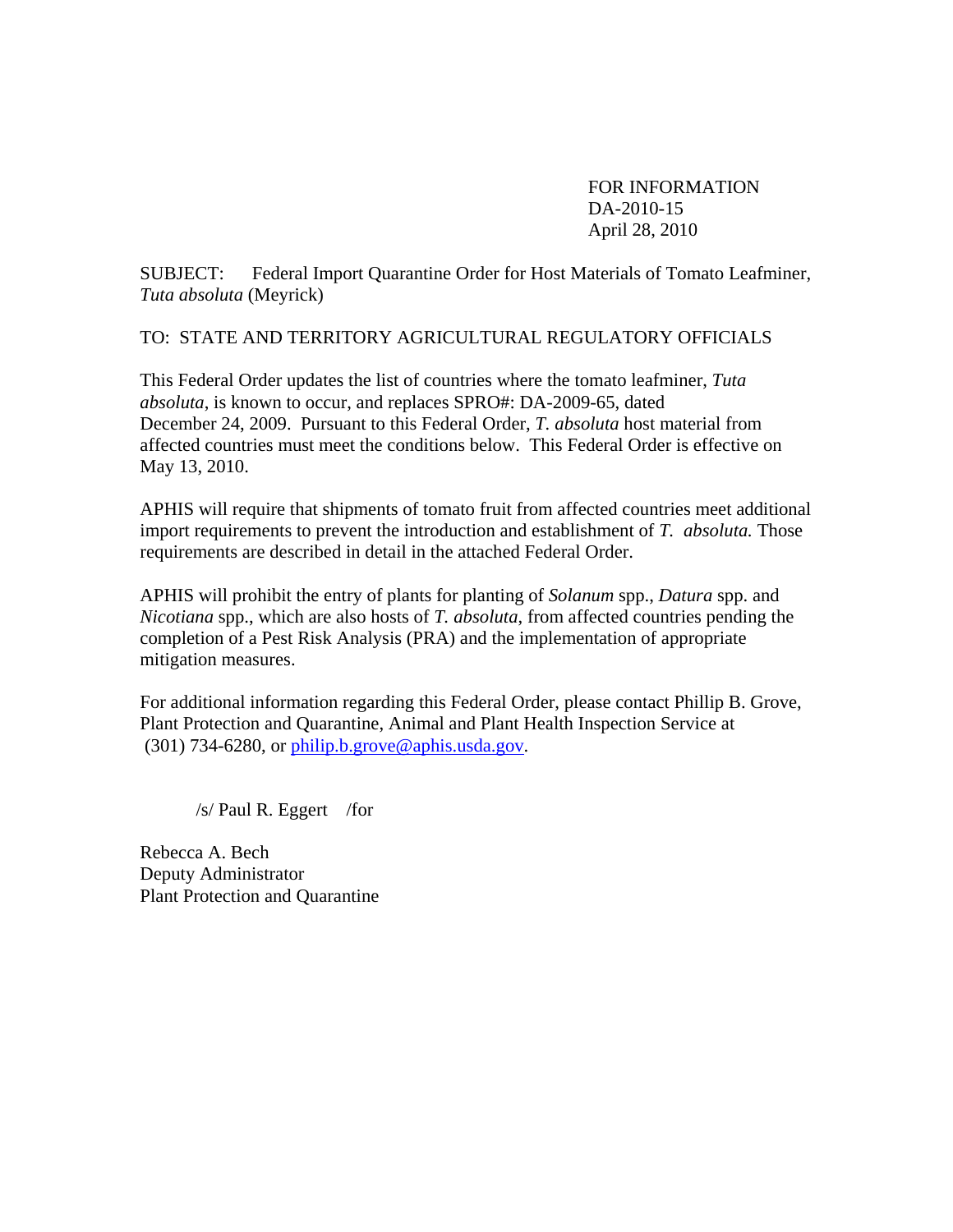## **FEDERAL ORDER**

Tomato leafminer, *Tuta absoluta* (Meyrick) April 28, 2010

The purpose of this Federal Order is to prevent the entry or introduction of the harmful plant pest, the tomato leafminer, *Tuta absoluta* (Meyrick, 1917), from foreign countries into the United States. The Animal and Plant Health Inspection Service (APHIS) issued Federal Orders in February, May and December of 2009 that placed additional restrictions on currently admissible tomato fruit (green, pink or red) from the infested countries, Algeria, France, Greece, Italy, Morocco, Netherlands, Portugal (including the Azores), and Spain (including the Canary Islands) to prevent the introduction or the dissemination of *T. absoluta* into the United States. This Federal Order updates the list of countries currently infested with *T. absoluta* by adding countries of the EU (European Union) that were not previously listed, and Syria, Turkey and Israel. Of these additional countries, only Belgium, Cyprus, Israel, Poland, and United Kingdom are currently authorized to export tomatoes to the United States. In addition, the Administrator has determined that it is necessary to prohibit the entry of plants for planting of *Solanum* spp., *Datura* spp. and *Nicotiana* spp , which are also hosts of *T. absoluta*, from all the above countries pending the completion of a Pest Risk Analysis (PRA) and the implementation of appropriate mitigation measures. This Federal Order supersedes all previous Federal Orders relating to requirements for importing hosts of *T. absoluta* from countries that are considered infested with the pest*.* This Federal Order is effective on May 13, 2010.

This Federal Order is issued pursuant to the authority provided by the Plant Protection Act (PPA) of June 20, 2000, as amended, Section 412(a), 7 U.S.C. 7712(a), which authorizes the Secretary of Agriculture to prohibit or restrict the importation, entry, exportation, or movement in interstate commerce of any plant, plant product, biological control organism, noxious weed, article, or means of conveyance, if the Secretary determines that the prohibition or restriction is necessary to prevent the introduction into the United States or the dissemination of a plant pest or noxious weed within the United States.

This action is necessary because the Administrator of APHIS has determined that the introduction and establishment of *T. absoluta* poses a serious threat to the United States agriculture including certain fruits or vegetables grown in the United States. These restrictions to prevent the introduction and establishment of *T. absoluta* are immediately needed and warranted to address plant pest risks associated with currently admissible tomato fruit and plants for planting.

*T. absoluta* is a small moth in the family Gelechiidae, Order Lepidoptera. Other serious insect pests in this family include: the angoumois grain moth, *Sitotroga cerealella*; the pink bollworm, *Pectinophora gossypiella*, and the potato tuber moth, *Phthorimaea operculella*. *T. absoluta* has a high reproductive potential. The adult female is approximately 7 mm in length and lays about 260 eggs during its lifetime. The oval eggs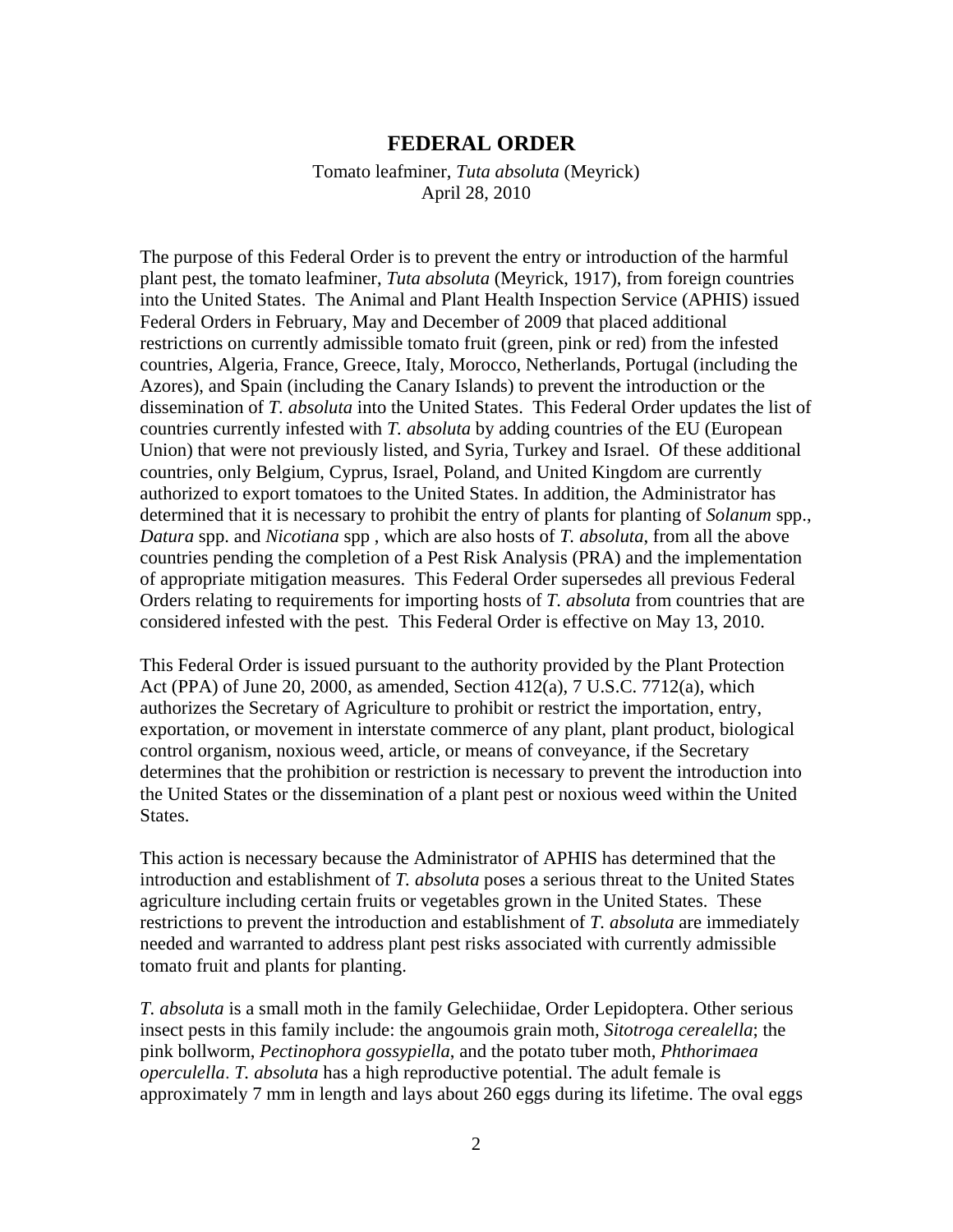are laid on the aerial parts of their host plants. Depending on environmental conditions the life cycle is completed from 29 to 38 days and there may be 10 to12 generations per year. The larvae feed, and develop on all plant parts above ground. On leaves, larvae feed between the epidermal layers causing irregular mines that may later become necrotic. Larval feeding causes fruits to develop galleries that can be infected by secondary pathogens causing fruit rot. Pupation can be either in the soil, on the leaf surface, or within the mines.

The moth is widely distributed in South America including; Argentina, Bolivia, Brazil, Chile, Colombia, Ecuador, Paraguay, Peru, Uruguay and Venezuela. In 2007, it was reported in Spain, in 2008 from Algeria, France, and Morocco, in 2009 from Albania, Bahrain, Greece, Italy, Kuwait, Malta, Netherlands, Portugal (including the Azores), Switzerland, Tunisia, and United Kingdom, and in 2010 from the Azores, Cayman Islands, Hungary, Israel, Libya, Russia, Syria, Turkey, and Western Sahara, and the additional EU countries of Bulgaria, Cyprus, and Germany. Because the movement of tomato fruit and plants is not restricted in the EU countries and with the rapid spread of *Tuta absoluta* in the EU, we are now including all countries of the EU in the list of countries infested with this pest. Accordingly, the following countries are currently considered infested with *Tuta absoluta*:Albania, Algeria, Argentina, Austria, Bahrain, Belgium, Bolivia, Brazil, Bulgaria, Cayman Islands, Chile, Colombia, Cyprus, Czech Republic, Denmark, Ecuador, Estonia, Finland, France, Germany, Greece, Hungary, Ireland, Israel, Italy, Kuwait, Latvia, Libya, Lithuania, Luxembourg, Malta, Morocco, Netherlands, Paraguay, Peru, Poland, Portugal (including the Azores), Romania, Russia, Slovakia, Slovenia, Spain (including the Canary Islands), Sweden, Switzerland, Syria, Tunisia, Turkey, United Kingdom (all regions), Uruguay, Venezuela, and Western Sahara.

The main host for *T. absoluta* is tomato (*Solanum lycopersicum*), and it is considered a serious plant pest of tomato causing major damage if left untreated. However, it has also been reported to feed on potato leaves (*Solanum tuberosum*), eggplant leaves (*Solanum melongena*), common bean leaves (*Phaseolus vulgaris*), and sweet pepper leaves (*Capsicum* spp.). Nevertheless, since leaves and plant parts are not allowed to be entered with imported fruit, the pest is not likely to be in the pathway on potatoes, pepper or eggplant fruit.

In addition to cultivated *Solanum* spp. host plants, this pest also attacks wild hosts of *Solanum* spp., *Datura* spp., and *Nicotiana* spp., such as black nightshade (*Solanum nigrum*), jimson weed (*Datura stramonium*) and tree tobacco (*Nicotiana glauca*), and therefore plants for planting in these genera are considered a pathway for the entry of this pest.

Currently, Algeria, Belgium, Cayman Islands, Chile, Cyprus, France, Greece, Israel, Italy, Morocco, Netherlands, Poland, Portugal (including the Azores), Spain (including the Canary Islands), and United Kingdom are the only countries infested with *T. absoluta*  that are authorized to export tomatoes to the United States, and tomatoes that are harvested green currently are admissible from these countries. In addition, pink or red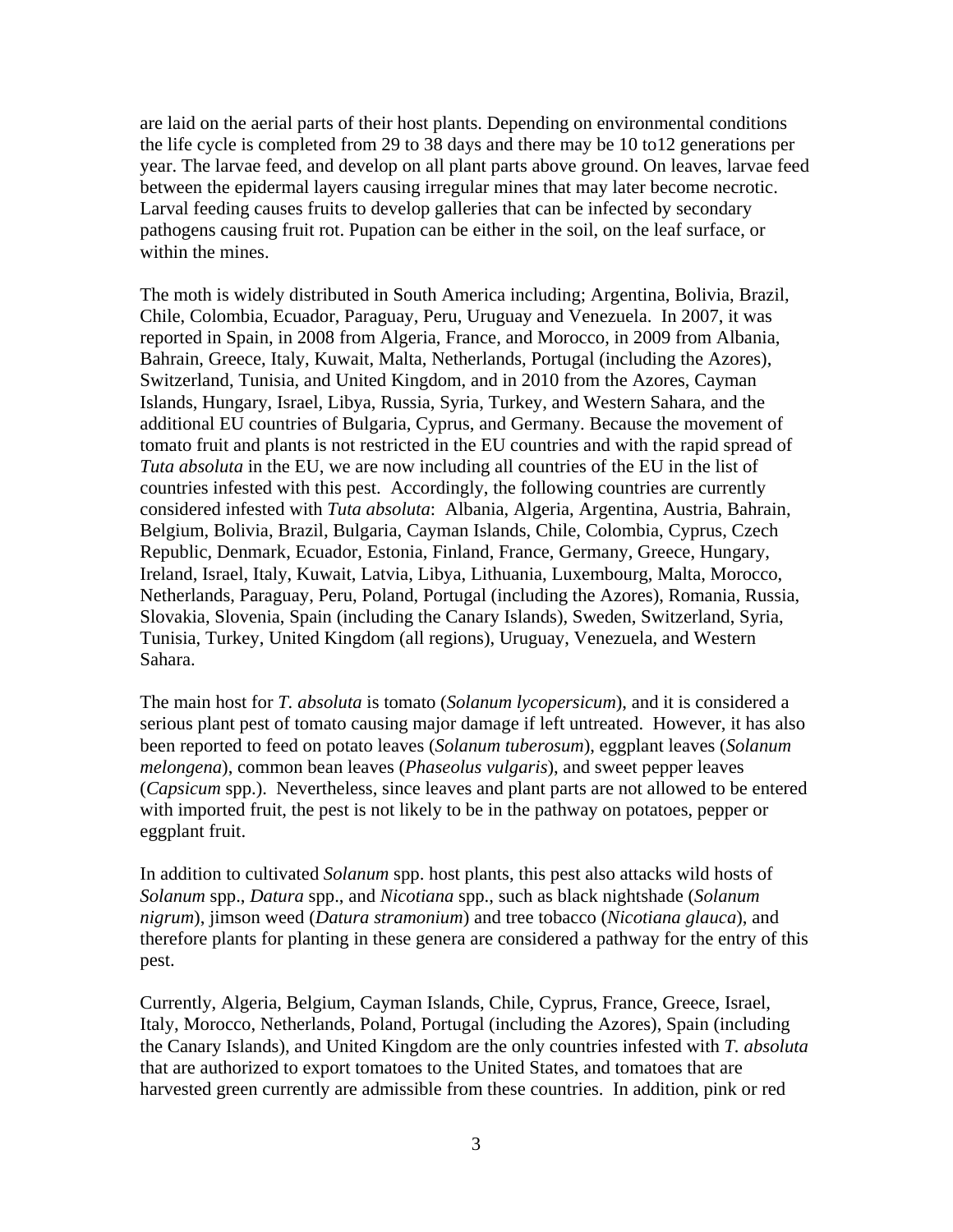tomatoes are admissible from Belgium, Cayman Islands, Cyprus, France, Israel and the Netherlands. APHIS already has regulations in place that enable Chile to export tomatoes, whether green or any stage of ripeness, to the U.S. despite the presence of *T. absoluta* provided they are either fumigated with methyl bromide in an established preclearance program as per requirements listed in 7 CFR 319.56-28(d)(1) or grown in accordance with the systems approach outlined in 319.56-28(d)(2).

Pursuant to this Federal Order, plants for planting of the genera *Datura* spp., *Nicotiana* spp., and *Solanum* spp. (including *Lycopersicon* spp.)<sup>1</sup> are prohibited entry pending a PRA from Albania, Algeria, Argentina, Austria, Bahrain, Belgium, Bolivia, Brazil, Bulgaria, Cayman Islands, Chile, Colombia, Cyprus, Czeck Republic, Denmark, Ecuador, Estonia, Finland, France, Germany, Greece, Hungary, Ireland, Israel, Italy, Kuwait, Latvia, Libya, Lithuania, Luxembourg, Malta, Morocco, Netherlands, Paraguay, Peru, Poland, Portugal (including the Azores), Romania, Russia, Slovakia, Slovenia, Spain (including the Canary Islands), Sweden, Switzerland, Syria, Tunisia, Turkey, United Kingdom (all regions), Uruguay, Venezuela, and Western Sahara.

In addition, we will require that shipments of tomato fruit from countries that are infested with *Tuta absoluta* and currently permitted to import tomato fruit into the United States (Algeria, Belgium, Cayman Islands, Cyprus, France, Greece, Israel, Italy, Morocco, Netherlands, Poland, Portugal (including the Azores), Spain (including the Canary Islands), and United Kingdom (all regions)) must meet one of the three following import requirements:

- 1) Pest-free Area
- Tomato fruit must be imported as commercial consignments only.
- Each consignment of tomatoes must be accompanied by a Phytosanitary Certificate (PC) of inspection issued by the National Plant Protection Organization (NPPO) of the country of origin bearing the following Additional Declaration (AD): "Tomato fruit in this consignment originate from a pest-free area that meets the requirements of 7 CFR 319.56-5, and are free of *Tuta absoluta"*, **or**
- 2) Systems approach

 $\overline{a}$ 

- Tomato fruit must be imported as commercial consignments only.
- Each consignment of tomatoes must be accompanied by a Phytosanitary Certificate (PC) of inspection issued by the National Plant Protection Organization (NPPO) of the country of origin bearing the following Additional Declaration (AD): "Tomato fruit in this consignment have been produced in accordance with an APHIS approved systems approach, and have been visually inspected and are free of *Tuta absoluta."* (The APHIS approved systems approach is described below), **or**

<sup>&</sup>lt;sup>1</sup> Plants for planting of *Solanum* spp. are already prohibited entry pending a PRA to prevent the introduction of the pathogens, Tomato torrado virus and Tomato severe leaf curl.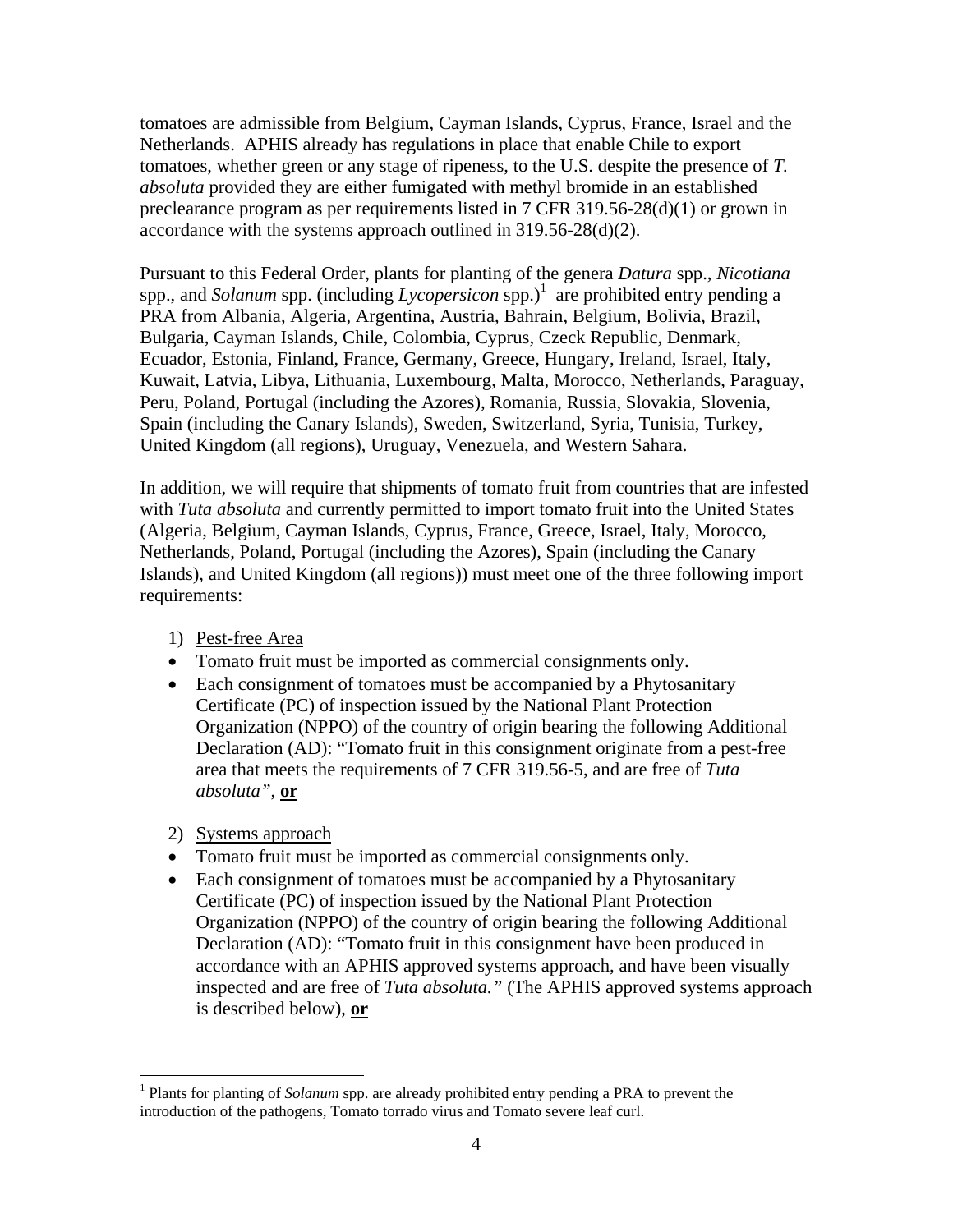## 3) Treatment

 As provided in 7 CFR 305, methyl bromide treatment schedule T101-c-3-1, is an approved treatment for green, red, or pink tomatoes produced in areas infested with *T. absoluta*. This treatment can only be applied in a preclearance program. Of the countries known to be infested with *Tuta absoluta*, only Chile has an established preclearance program. Any country desiring establishment of a preclearance program should contact APHIS, Plant Protection and Quarantine.

APHIS approved systems approach for shipments of admissible tomatoes from Algeria, Belgium, Cyprus, France, Greece, Israel, Italy, Morocco, Netherlands, Poland, Portugal (including the Azores), Spain (including the Canary Islands), and United Kingdom **shall** include **all** of the following:

- Tomato fruit must be imported as commercial consignments only.
- The tomatoes must be grown in a pest exclusionary structure (PES), for example greenhouses or screen houses that are registered and approved by APHIS and the National Plant Protection Organization (NPPO) of the country of origin.
- The PES must be equipped with double self-closing doors, and any vents or openings in the PES (other than the double closing doors) must be covered with 1.6 mm or less screening in order to prevent the entry of quarantine pests into the PES.
- The PES must be equipped with pheromone baited traps for *T. absoluta* at a minimum rate of 40 traps per hectare or equivalent and with no less than two traps per PES.
- The registered PES's must be inspected by the NPPO or its designee throughout the growing season for evidence of *T. absoluta*. The NPPO must maintain trapping records of *T. absoluta* throughout the growing season for APHIS review and to determine which of the following APHIS approved mitigations would apply to tomato shipments from a registered PES:

-If within 30 days of harvest the trapping records show no *T. absoluta* (0% infestation) and no other life stages of *T. absoluta* are found inside the PES, then the tomato fruit may be shipped with or without calyces.

-If within 30 days of harvest the trapping records show no more than two *T. absoluta* were captured and no other life stages of *T. absoluta* are found inside the PES, then the tomatoes must be shipped without calyces.

-If within 30 days of harvest the trapping records show more than two *T. absoluta* are captured or other life stages of *T. absoluta* are found inside the PES, then the tomatoes, with or without calyces, must be fumigated with methyl bromide (This treatment can only be applied in a preclearance program with APHIS.) and safeguarded before shipment. In addition, if more than two *T. absoluta* are captured or other life stages of *T. absoluta* are found inside the PES, then shipments of non-fumigated tomato fruit from the PES will be suspended for a minimum period of 60 days. Shipments from a previously suspended PES may resume after trapping records reveal no infestation within